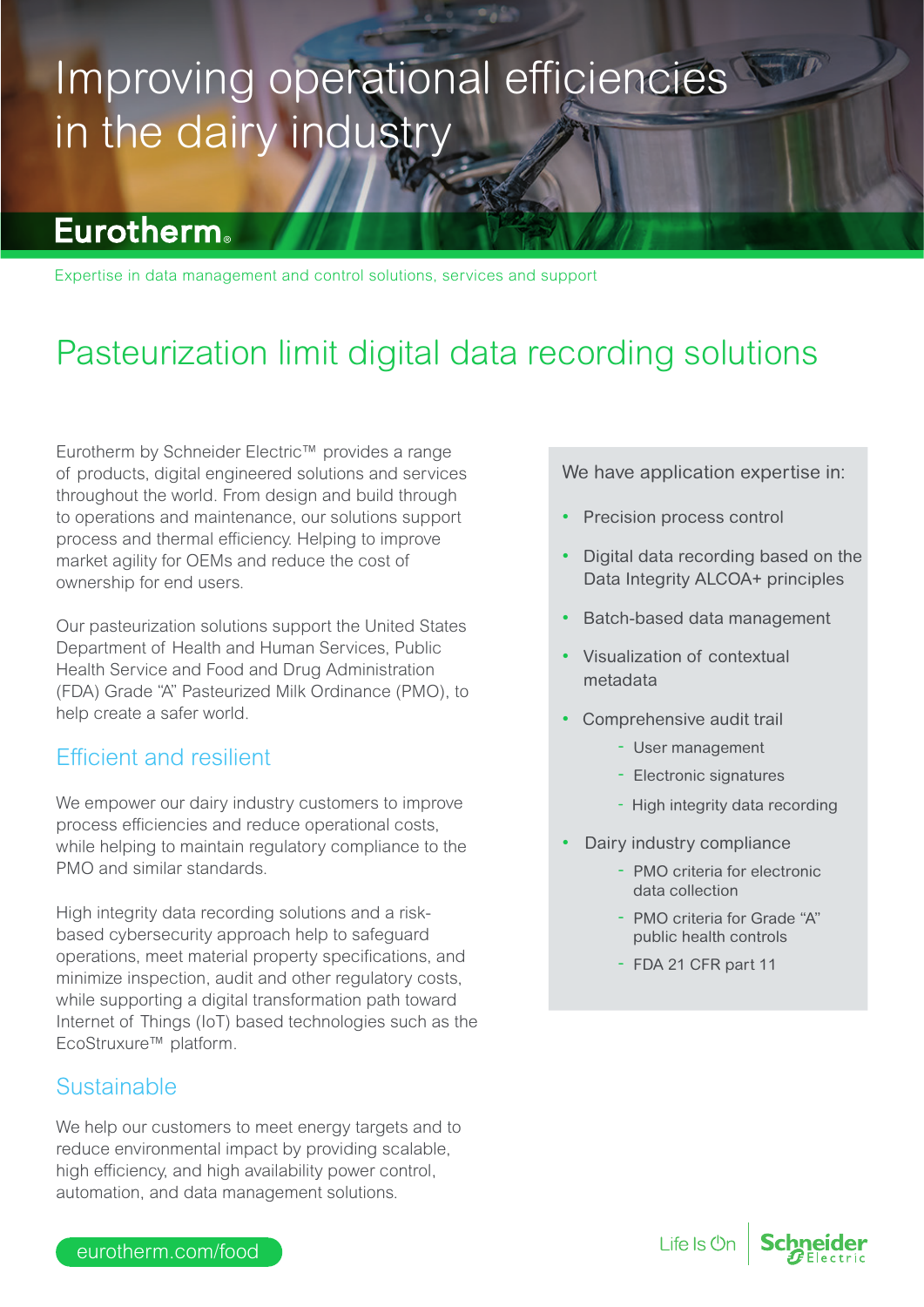## Digital data recording in dairy production

Dairy producers have a growing need for data management and digitalization of their processes. According to the FDA dairy PMO, the pasteurization process has specific data requirements for safety thermal limit recorders (STLR), flow recorder/controllers (FRC), storage tanks, clean-in-place equipment, aseptic packaging, and other areas. Pasteurization of milk products is a heavily regulated process and is critical to public health and safety. Data recorders/controllers used for pasteurization play an important role in helping to manage that every particle of milk product is exposed to the appropriate temperature for the appropriate time. Moving from paper-based recording/storage methods to a high integrity digital data recording solution helps to improve operational efficiency for the data recording, archiving, approval, and retrieval process for audits, and offers trustable data that meets Data Integrity ALCOA+ principles and dairy PMO requirements.



#### A focus on HTST pasteurization

High temperature short time (HTST) pasteurization is one of the most common methods of pasteurizing milk products. HTST pasteurization allows a dairy producer to pasteurize large volumes of milk products continuously and efficiently. Key points of best practice control and monitoring are as follows:

- Every pasteurizer will feature an indicating thermometer responsible for presenting the reference temperature of the process
- The temperature of the milk product is controlled to a level that will ensure pasteurization
- A timing pump and holding tube allow the milk to travel through the pasteurizer at a flow rate that will ensure the product is pasteurized for the appropriate time
- The temperature is recorded independently by an STLR, which also has the responsibility of diverting product flow for reprocessing if the temperature falls below a safe pasteurization level also known as the cut-out temperature
- The flow rate can be recorded independently by an FRC, which also has the responsibility of diverting product flow if the flow rate is too high (preventing pasteurization) or too low (reducing product quality)

• HTST pasteurizers use a heat exchanger to gain efficiencies in raising the milk to a pasteurizing temperature and cooling the milk afterwards. The pressure on the pasteurized product side of the heat exchanger must always be higher than the pressure on the raw product side of the heat exchanger. A differential pressure controller is used to indicate this difference in pressure

The milk product pasteurization process is highly regulated. Guidance for compliance is provided by the Grade "A" Pasteurized Milk Ordinance (PMO) or similar regional regulations.

The PMO guidance requires that dairy plants train their operators to manage the pasteurization process correctly.

Attention must be given to the following:

- A pasteurization run (or batch) must document the plant code, pasteurizer, product type, and product amount
- Operators must record the cut-in temperature (the temperature at which pasteurized milk is diverted forward to the heat exchanger for cooling), using an indicating thermometer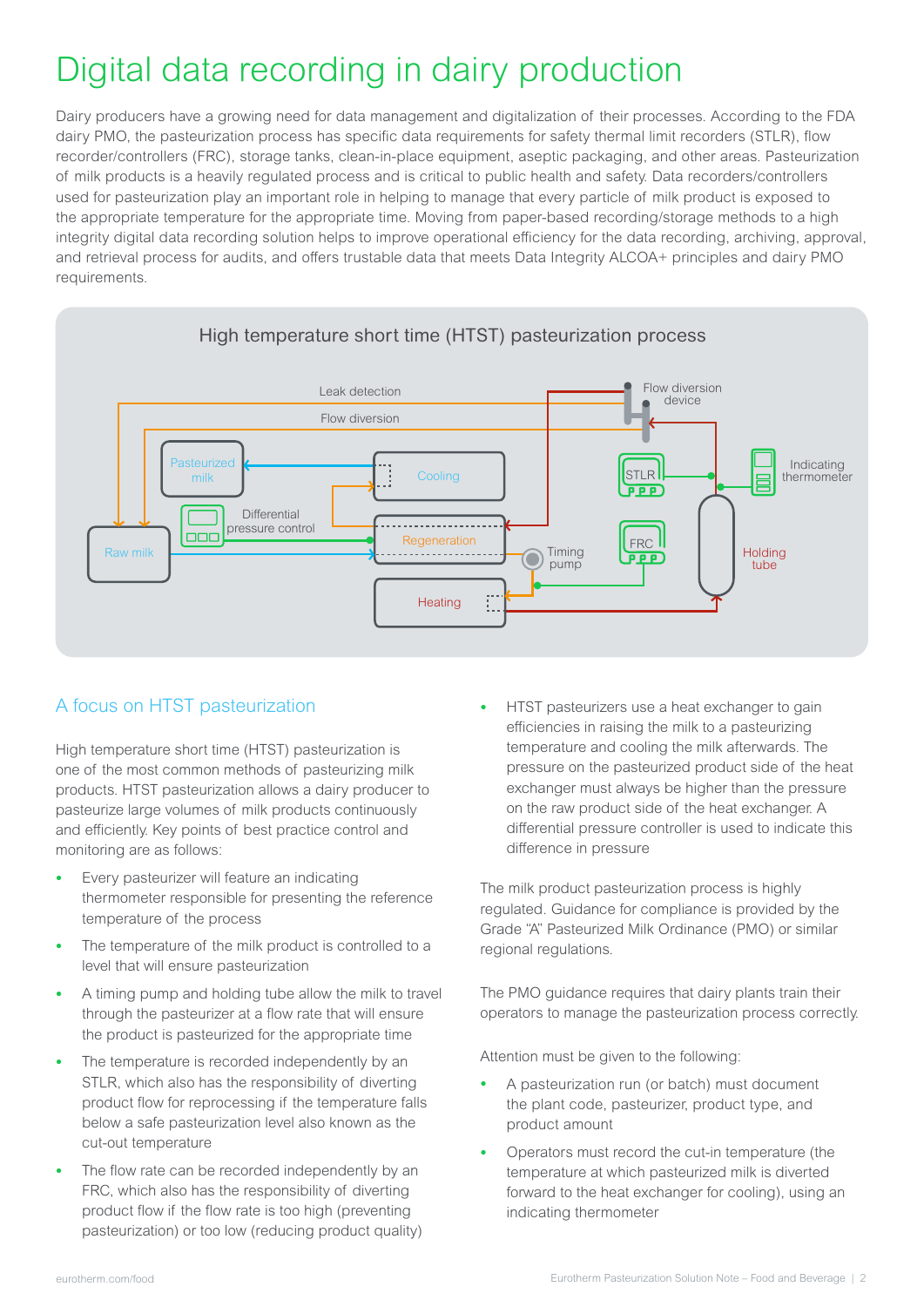- Operators must record the cut-out temperature (the temperature at which the milk is diverted for reprocessing if the pasteurization temperature is not met), using an indicating thermometer
- Operators must record the temperature provided by the STLR, compared to the temperature provided by the indicating thermometer

Process data combined with the contextual data listed above, provide the pasteurization metadata that supports public health. Generally, metadata records are required to be kept for the life of the dairy product.

#### Eurotherm solution:

- Small/medium distributed control systems
- Precision control strategies
- Batch/recipe management
- Digital data management
- Power control for electric heaters
- Local HMIs to full SCADA solutions
- High availability architecture (redundant solutions and 'Store and Forward' feature)
- Data analysis
- AVEVA™ Historian
- **Reporting**

#### PMO and other regulations

Dairy producers must follow regulatory requirements, such as the PMO. Eurotherm digital data recorders are compliant with the PMO criteria for electronic data collection (see M-b 355). Our STLR and FRC digital data recorder solutions aid compliance to the PMO criteria for Grade "A" public health controls.

#### Paper-based versus digital data

For many dairy producers, paper remains the primary means for recording data. A move to digital data recording can lead to a data management system that offers operational efficiencies and cost reductions. Trust in data can be the final result, with the added benefit of a high return on investment.

#### Data Integrity ALCOA+ guidelines

Key regulatory bodies (FDA, EMA, WHO) and some advisory bodies (PIC/S, ISPE) have agreed on the Data Integrity related ALCOA+ principles. ALCOA defines that data should be Attributable, Legible, Contemporaneous, Original and Accurate. In addition to ALCOA, guidance has gone further with ALCOA+ to help ensure data is Complete, Consistent, Enduring, and Available. As an experienced automation supplier, well established in life science processes, Eurotherm is a main supporter of that vision and contributed to the definition and the revision of some of these guidelines.



#### Industry 4.0 ready technology

At the heart of our IoT system architecture is the EcoStruxure Platform. Connecting everything in your enterprise from the shop floor to the top floor. Collecting critical data, from sensors to the cloud. Analyzing data to discover meaningful insights. Enabling you to act based on realtime information and business logic. The EcoStruxure Platform is the foundational technology backbone on which Schneider Electric solutions are built and delivered.